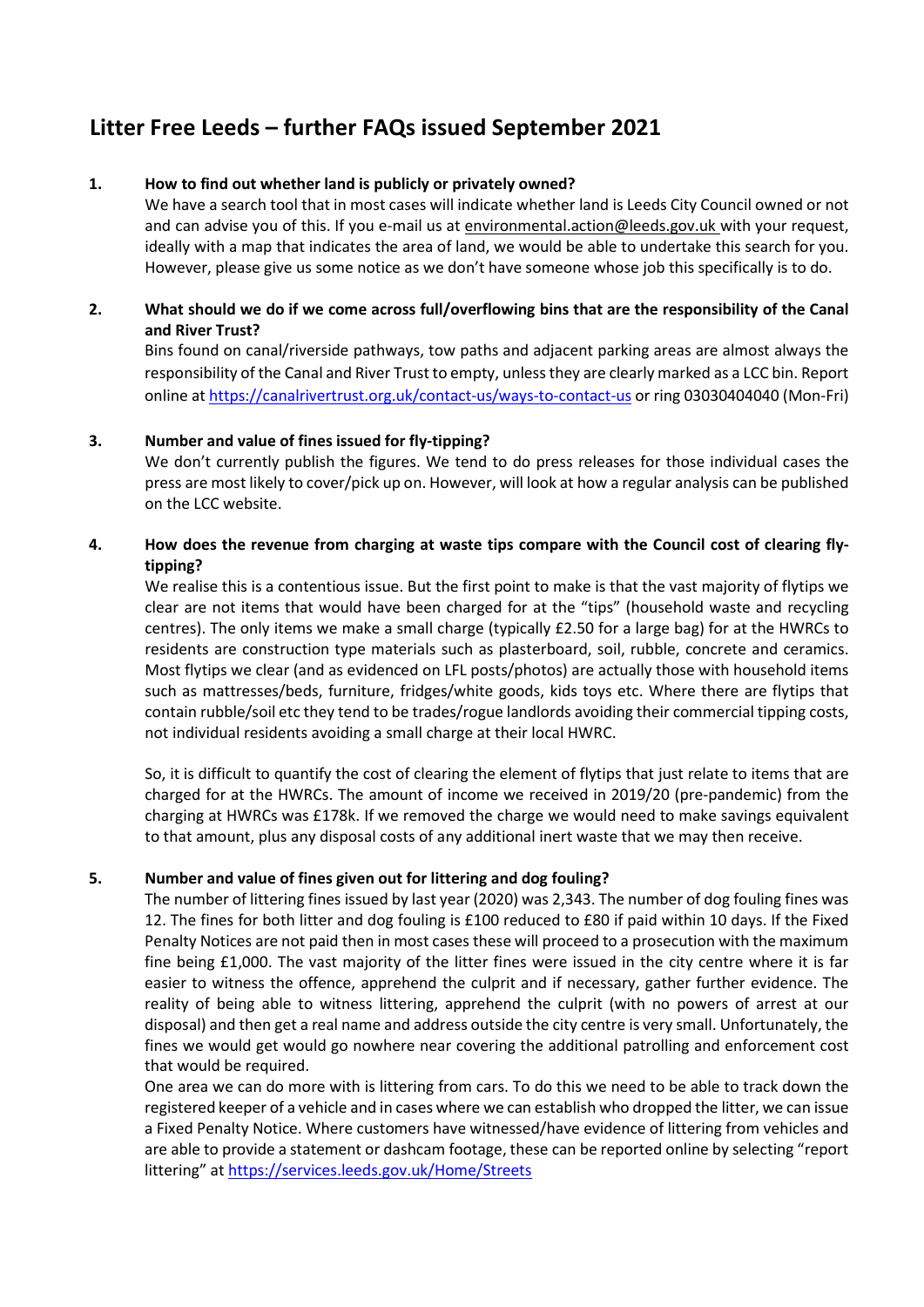#### 6. Are open bins going to be replaced?

We have over 4,000 street-based litter bins in total throughout the city. Our preference for street based litter bins is the model that you will see on most streets, which has a top and any new/replacement bin on a street would be this model. These cost around £200 each and there is an annual litter bin replacement budget of £40,000 (so enough to replace 200 broken/end of life bins across the city each year). The bins provided in parks and green spaces have a much greater number of generally smaller, open top bins and Parks currently have no plans to change this.

## 7. How should fly-tipping be reported?

Through the Council's online reporting page at www.leeds.gov.uk/flytipping.

## 8. How do we report political campaign materials that have not been removed in a timely manner?

For political campaign material at election time, we work with the various political parties to make clear the rules/requirements as to when posters can be put up and then have to be taken down by. Usually all parties are good at removing them and it's just ones that have accidentally been missed that remain. If they are made aware of any that have been missed in nearly all cases the offending signs are quickly removed. If you email us with the location, and a photo ideally, we will contact the relevant political party to request the removal.

# 9. Who do we report abandoned highways signs, sand bags etc. that are left behind when works are completed?

Please report online at https://services.leeds.gov.uk/Home/RoadsAndTraffic and by selecting "Report a general highways problem"; including details of what appears to have been left behind with an accurate location description (ideally using What3words or an attached map) and if possible a photo.

#### 10. Has the Clear Waste app been considered?

We would prefer to refer residents to our website for online reporting of issues. as the website links automatically to our service case management system.

# 11. How can fly-tipping especially of bulky items, be discouraged from around certain recycling points (eg Clayton Grange)?

We try to discourage through signage that makes it clear these are not mini-tips as such and that it is an offence to leave items by the side of the bins. We do take enforcement action and publicise that where we can to deter.

# 12. What enforcement action can be taken against petrol stations when large numbers of disposal plastic gloves and other takeaway litter etc. blow around their site?

Where we are able to gather sufficient evidence to demonstrate the extent of the problem and that it directly relates to a business not sufficiently containing its waste, we can take action. Please report these issues using the online form found at: https://services.leeds.gov.uk/Home/Properties (and select "report waste issues on commercial premises").

# 13. What is the current rationale and policy with regard to 'relaxed mowing'?

On 18th September 2019 (decision ref:D50109) Executive Board under the title: Adapting Parks and Green Spaces for Climate Change, approved a series of changes to the way we manage our sites.

The report noted that Parks and green spaces in Leeds already make an important contribution to mitigating climate change with around 2,500 of the 4,000 hectares of land managed for public access either natural or semi-natural. They help reduce carbon dioxide emissions as well as mitigate against the effects of extreme weather events and build more resilient habitats to help sustain species and food production. The climate emergency declaration (by the council) will act as a catalyst to intensify